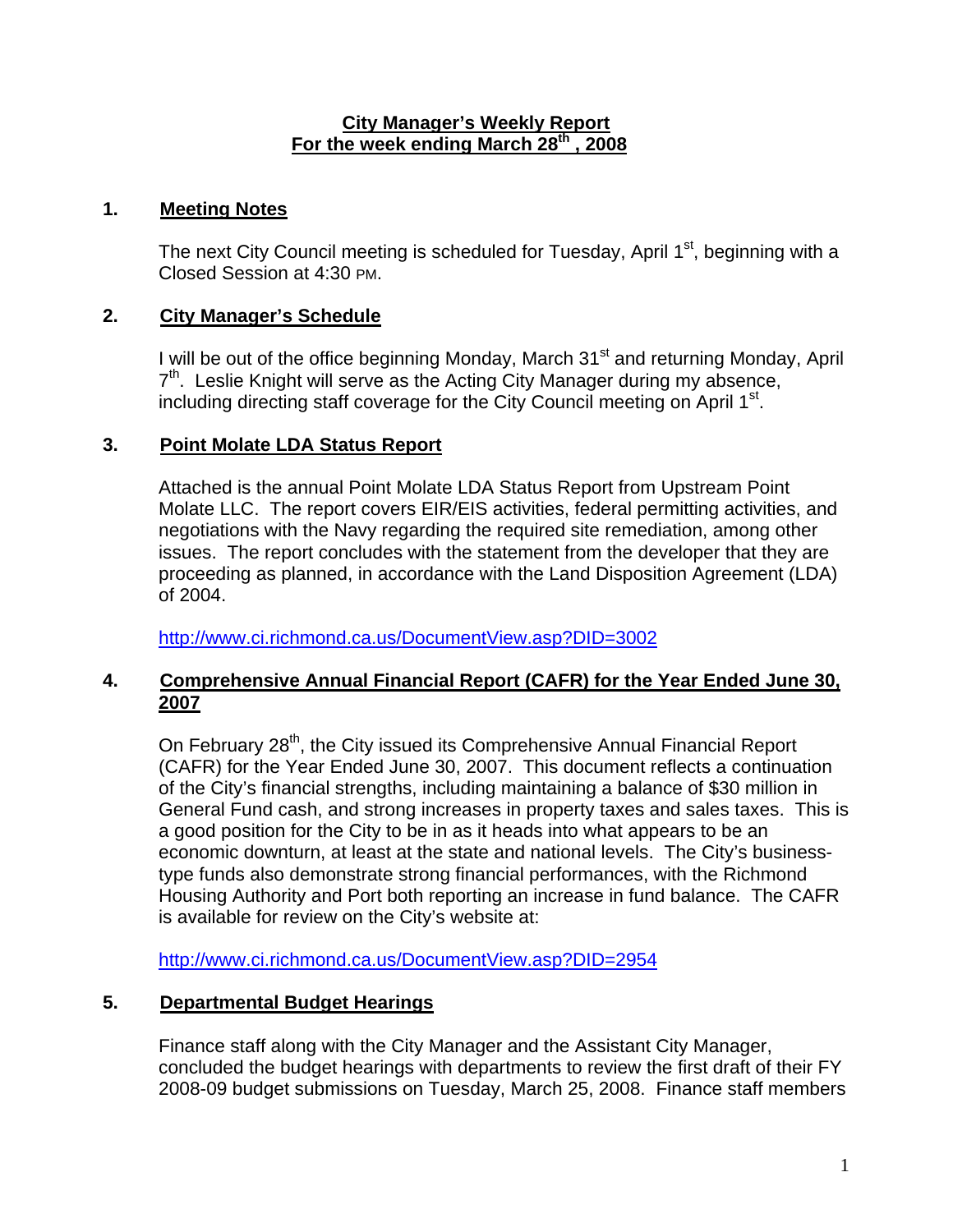are in the process of compiling all information into the Proposed FY 2008-09 Operating and Capital Improvement Plan Budgets in preparation for distribution to the City Council, in compliance with the recently-adopted ordinance, on May 6, 2008.

### **6. Recreation Department Highlights for the Month of March**

- On Saturday, March  $4<sup>th</sup>$ , Recreation Administration staff, along with Parks, Vallier Design, and the Recreation and Parks Commission, conducted a day long workshop concerning the re-design of Nichol Park. Participants walked the park and recorded impressions, worked in team groups to discuss design possibilities and future programs. Each work team presented their ideas at the conclusion of the workshop**.** Recreation staff will take the Commissioners on a tour of Sycamore Valley Park in Danville on Saturday March 29, 2008, to tour their modern recreation, park and athletic facility.
- The Richmond Senior Center held the  $1<sup>st</sup>$  Annual Black History Month Celebration on Saturday, March 8, 2008. There were **130 participants** in attendance for the displays, entertainment, and traditional southern food.
- **United States Youth Games** Richmond Youth Sports attended meetings on March 13<sup>th</sup> and 14<sup>th</sup> at Lake Merritt for the Youth Games, which will be held in Oakland in July this year. Representatives from New York, New Jersey, South Carolina, Florida and Atlanta came together to finalize the details for this year's games. The City of Richmond Youth Sports has been invited to participate in the 15 and under and 13 and under events, which include basketball, soccer, chess, volleyball, swimming, flag football and tennis. Richmond youth sports highlights can be found on the web at:

[www.eteamz.active.com/richmondyouthsports](http://www.eteamz.active.com/richmondyouthsports)

- **Additional activities**:
	- o Richmond Little League commences Saturday March 29, 2008, at 9:00 AM at Nichol Park, (collaboration with PAL, YMCA and National Little League) **- 150 participants.**
	- o Easter programs last week included: Recreation Complex, breakfast with the Bunny, **80 participants,** Booker T. Anderson egg hunt, **300 participants**, Country Club Vista egg hunt, **40 participants.**
	- o Monterey Bay Aquarium, **90 participants**,
	- o Golden State Warriors, **25 participants,**
	- o SF Giants Playball Luncheon, **13 participants.**
	- o DPRC participants performed for the "You Make a Difference Awards Ceremony" at De Jean Middle School and were featured in the West County Times news article on March 7, 2008.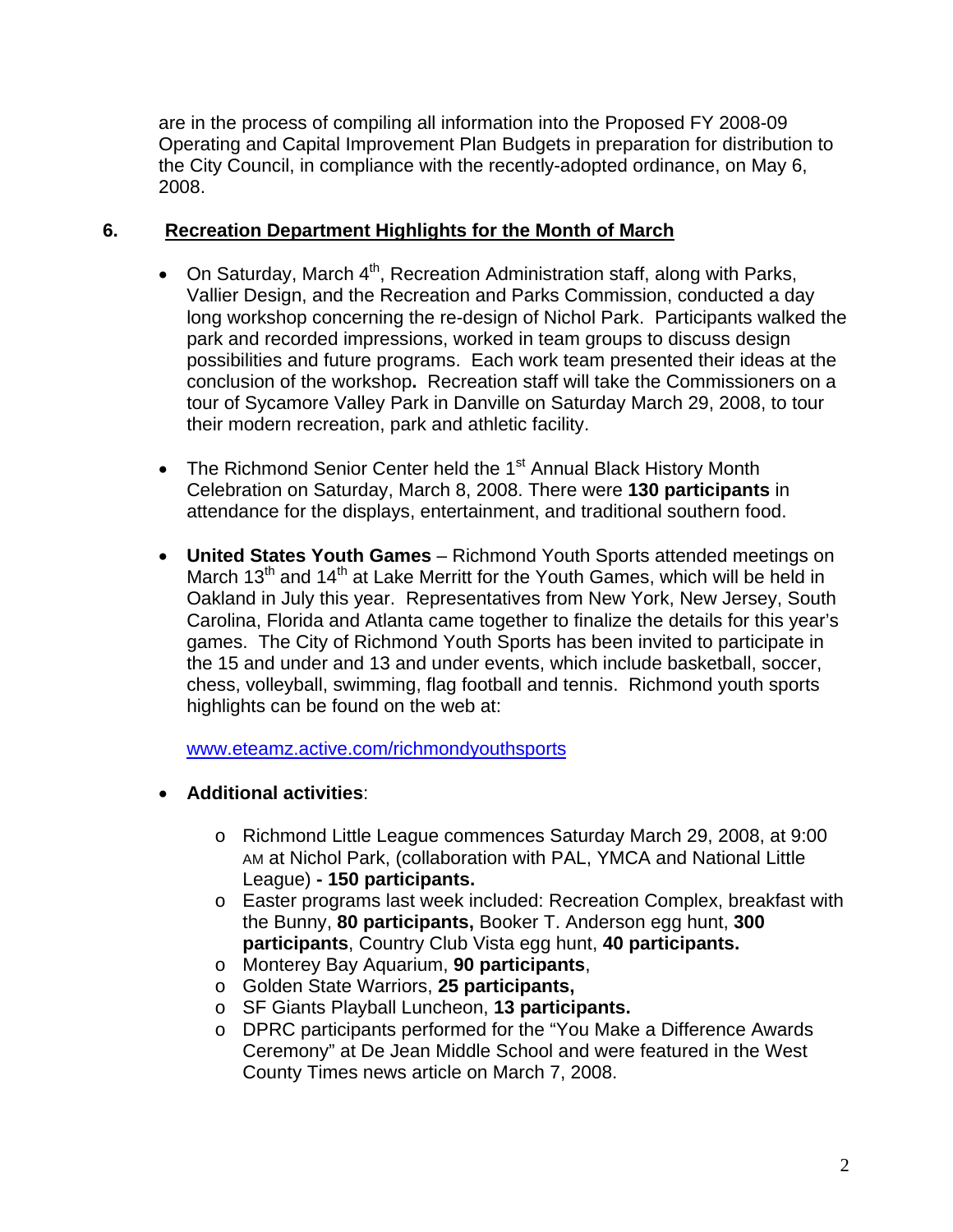<span id="page-2-0"></span>

March 25, 2008

Mr. Bill Lindsay, City Manager Ms. Janet Schneider, Assistant City Manager Richmond City Hall 1401 Marina Way South Richmond, CA 94804

#### RE: Point Molate LDA Status Report

Dear Bill and Janet:

 This letter is intended to satisfy our requirement to provide a semi-annual status report on our progress under the Land Disposition Agreement dated November 9, 2004 between the City of Richmond and Upstream Point Molate LLC.

#### **EIS/EIR**

We understand that the environmental review under the EIS/EIR is proceeding in a diligent manner and that the City's and the Bureau of Indian Affair's consultants (AES Environmental of Sacramento) are working on a thorough analysis of the proposed project and three project alternatives. We understand the EIS/EIR consultant team has the information they need to complete their review. Since AES is under the managerial control of the Bureau of Indian Affairs ("BIA") under its MOU with the City, we do not control the pace of work under the EIS/EIR. However, we have been advised that they anticipate that an Administrative Draft EIS/EIR will be available within the next few weeks.

### **Federal Approvals**

 Guidiville has filed all necessary applications with the National Indian Gaming Commission and the United States Department of the Interior to have Point Molate declared "restored Indian lands" eligible for gaming under the provisions of the Indian Gaming Regulatory Act. This is a legal determination that the Department of Interior will make based on the review of historical information concerning the Tribe. The federal government is under no deadline to make such an administrative determination. We are hopeful that we will be advised of their decision sometime during 2008.

> **(510) 596-9501 1900 Powell Street, 12th Floor Emeryville, CA 94608**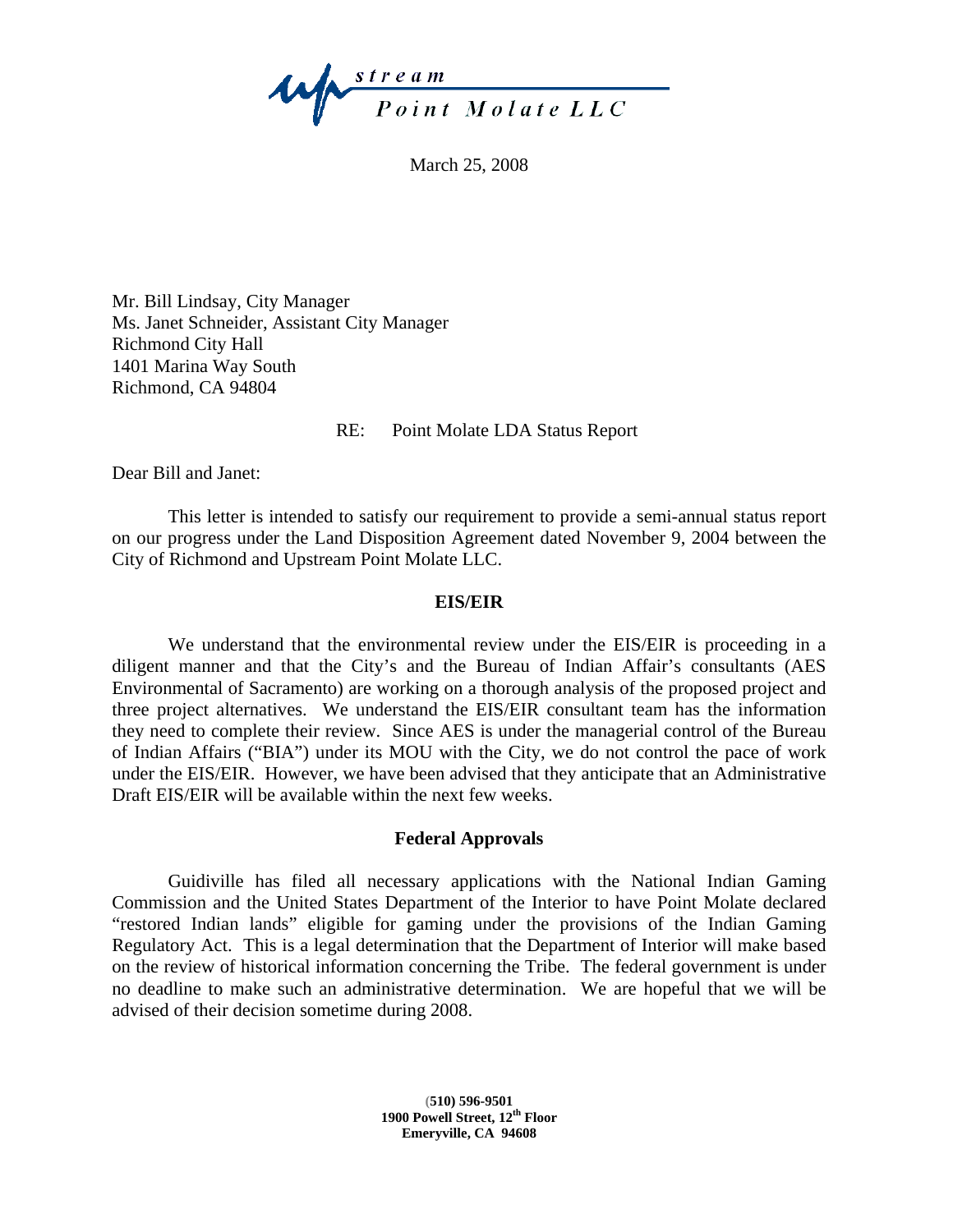#### **Negotiations with Navy**

 Upstream, with its environmental and insurance consultants, continues to work with the City staff and its consultants in negotiations with the U.S Navy leading to the conveyance of the remainder of the property to the City pursuant to an Early Transfer Cooperative Agreement ("ETCA") and a Finding of Suitability for Early Transfer ("FOSET"). Based upon a verbal counteroffer received from the Navy on March 18, 2008, the negotiations with the Navy currently leave us approximately \$5 Million short of the funds that we believe will ultimately be needed to complete the remediation of the property, including required insurance costs. Upstream and its partners may be willing to contribute a portion or all of these amounts in the context of an amendment to the Land Disposition Agreement. Final agreement with the Navy will be conditioned on agreement from the Regional Water Quality Control Board (RWQCB) on final approaches to remediation. Given the Navy's proposed approach to Site 3, it is clear that an Early Transfer will accelerate the completion of remediation of the site, which if otherwise left to the Navy, would take many years (or possibly even decades) to complete.

#### **Project Engineering**

 Upstream and its engineering consultants have made great progress in identifying viable infrastructure routing and capacities to serve the future project. We have provided this information to the City and to the EIR/EIS consultant. We understand that infrastructure routing and analysis will be further studied in the EIR/EIS.

#### **Funding**

 Payments to the City of Richmond under the LDA, together with all other predevelopment expenditures that Upstream has made since the LDA was executed in November 2004, now exceed \$16 Million (\$10.5 Million of which was paid to the City under the LDA or the prior Exclusive Right to Negotiate). All of these funds have been spent to advance the redevelopment of Point Molate. Our project budget over the next twelve months indicates that we will expend in excess of an additional \$8 Million (\$5 Million of which is due to the City in January 2009 under the LDA) to continue to advance the project. With our various financial arrangements and partners, we continue to have adequate resources available to fund those costs as they are incurred.

#### **General Plan Update**

 Upstream continues to monitor Richmond's General Plan Update process and has met with representatives of the Planning Department and attended some of the community meetings. Upstream believes that two of the three land use alternatives for the San Pablo Peninsula Change Area are generally consistent with Point Molate Base Reuse Plan and the LDA.